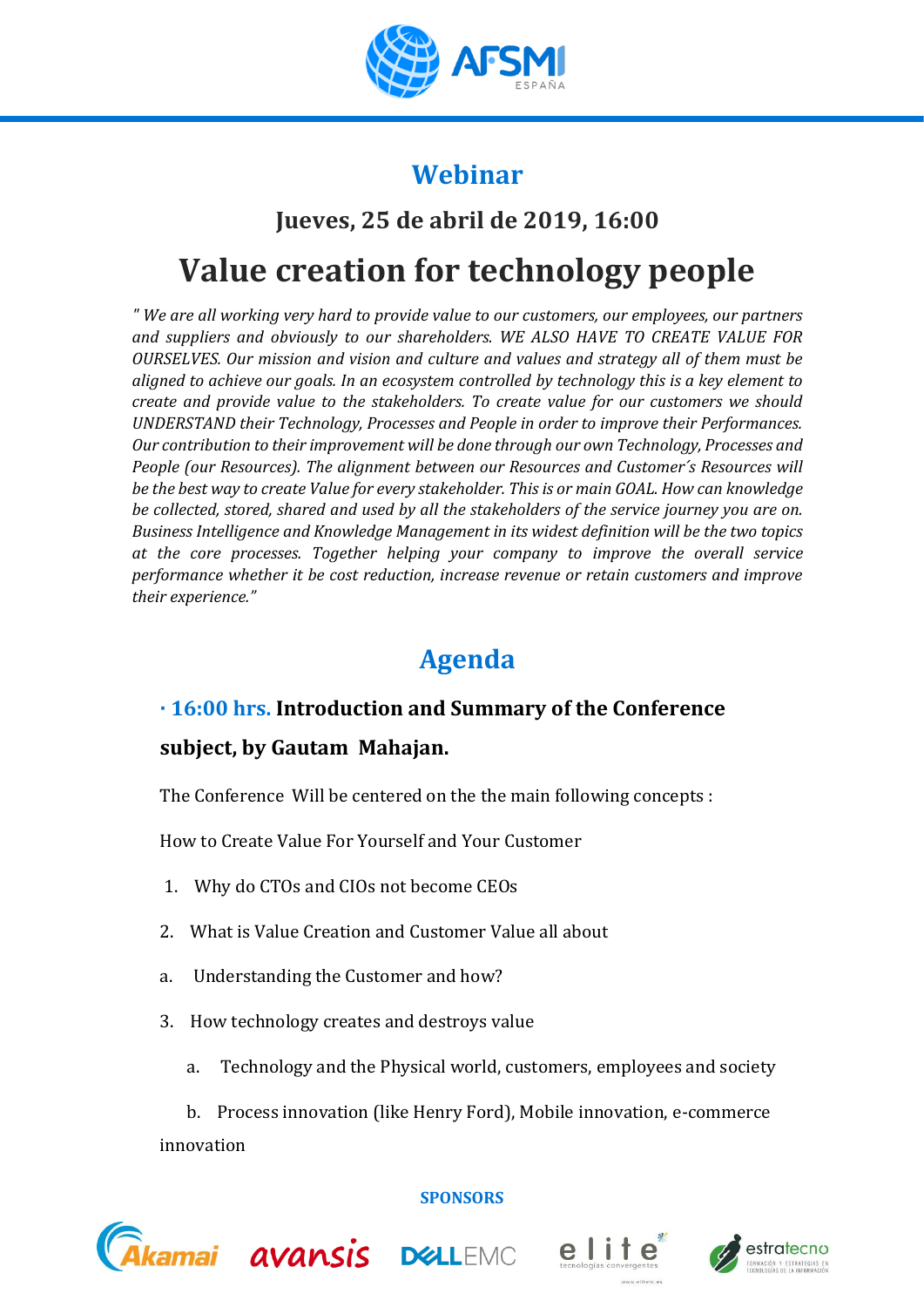

- c. Impact on resources such as people
- d. Creation and extraction of value



#### **SPEAKER: Gautam Mahajan**

Gautam Mahajan (Mahajan@customervaluefoundation.com) is the President of Customer Value Foundation and the global Thought Leader in Value Creation. He was President of the Indo-American Chamber of Commerce. Has 18 US patents. Is Distinguished Alumni, Illinois Institute of Technology

Founder Editor of the Journal of Creating Value jcv.sagepub.com and Mentor Creating Value Alliance

Chair of Second Global Conference on Creating Value in New York, May 14-15, 2019 and of International Conference on Creating Value for the Future of AI and Society at Kobe, Japan (from Oct 14 to Oct 16, 2019)

Books: Value Creation; Total Customer Value Management; Customer Value Investment; How Creating Customer Value Makes you a Great Executive; The Value Imperative: Value Dominant Logic.

To register to attend this webinar, please email me your name, job title and company name to: [senen.pajaro@gmail.com](mailto:senen.pajaro@gmail.com)

## **To Join the Webinar**

#### **Webinar join link: I will send you a link to CISCO WebEx platform and a password**

**Audio:** There are 2 options available: phone or computer.

**Computer –** You can use your computer speakers/headphones to listen to the webinar over the web.



**SPONSORS**